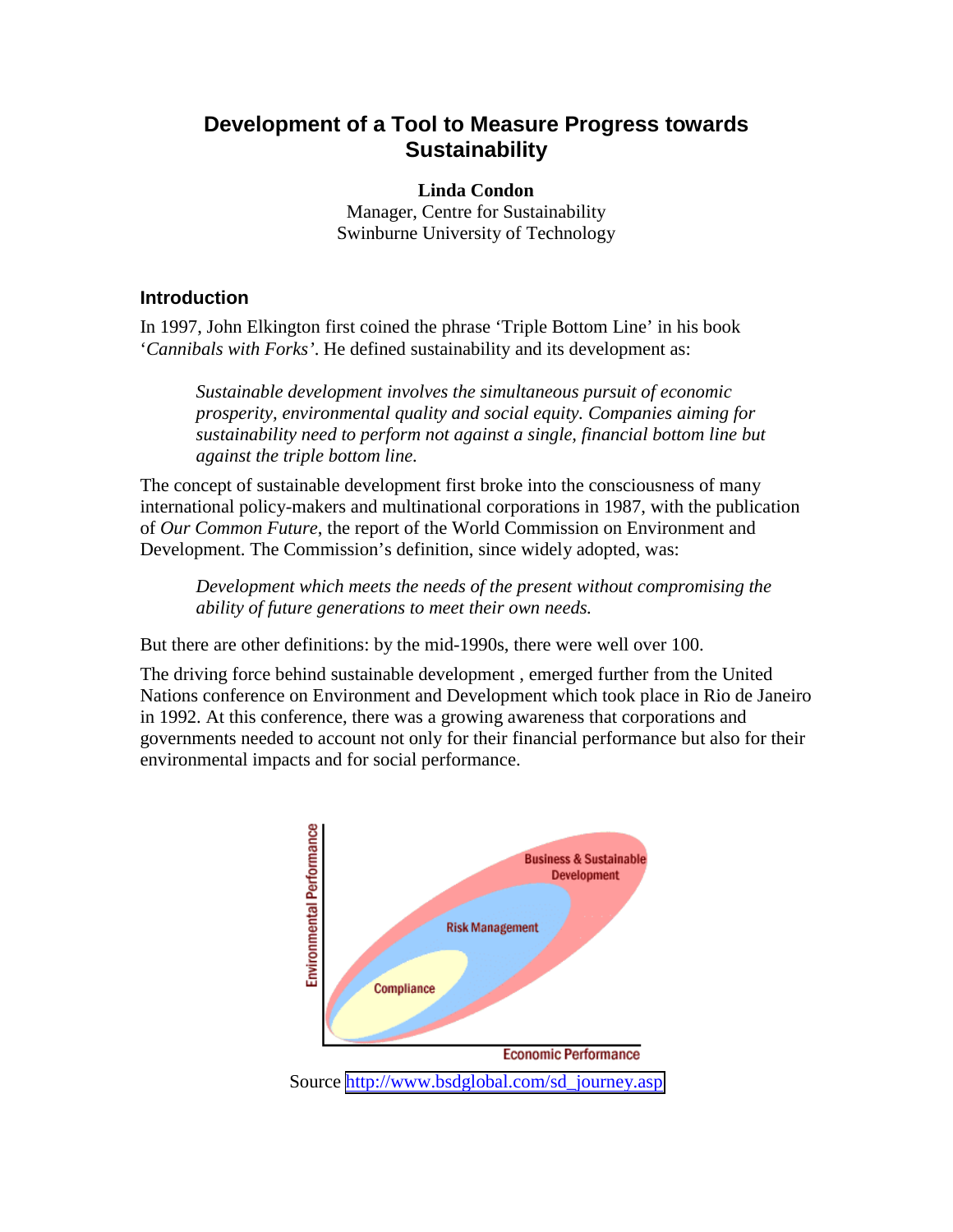Although much discussion still focuses on the TBL, it is becoming increasingly clear that these three areas – economic, environmental and social – are so closely interrelated that an integrated approach to sustainability is needed. Many organisations are now reporting on their environmental performance as well as their financial position, but increasingly there is an expectation that organisations need to account for the performance of their interaction with staff, the local communities and other stakeholders. Therefore to become a sustainable corporation the sustainable philosophy needs to be reflected in financial, environmental and social responsibility through mission statements, policy, strategy, organisational culture and action.

For industries and governments to be able to grapple with the difficult task of becoming more sustainable through better management of waste, energy, emissions, staff issues, communities, shareholders and customers, to name but a few, there has evolved a need to develop measurement tools.

The often-cited principle of business "what's measured gets managed" highlights the need to understand in numerical terms where an operation is currently and what change occurs over time. While difficult to do, this is crucial to Sustainable Development. Demonstrating performance and progress towards sustainability goals to a diverse range of stakeholders is therefore one of the major challenges. However, there is a lack of accepted metrics and credible indicators to assess the current state of a company, an industry or the manufacturing sector of the economy. Metrics and indicators must be established before progress can be measured and goals for improvement can be set.

#### **So what are sustainability metrics or indicators?**

Sustainability indicators or metrics help track changes and by selecting key measures which may be physical, financial, chemical, biological, socio- economic, social or ethical useful information can be gathered about the whole organisation. Using indicators, it is possible to evaluate the fundamental conditions of the organisation. An indicator is really just a long way of saying "how much" or "how many" or "to what extent" or "what size." Indicators are ways to measure. Measuring isn't new.

*Indicator: A way to measure, indicate, point out or point to with more or less exactness; Something that is a sign, symptom or index of; Something used to show visually the condition of a system.* 

Measurement helps decision-makers and the public to define social goals, link them to clear objectives and targets, and assess progress toward meeting those targets. It provides an empirical and numerical basis for evaluating performance, for calculating the impact of our activities on the environment and society, and for connecting past and present activities to attain future goals. Measuring sustainable development — just as we currently measure economic production — makes it possible for social and environmental goals to become part of the mainstream political and economic debate.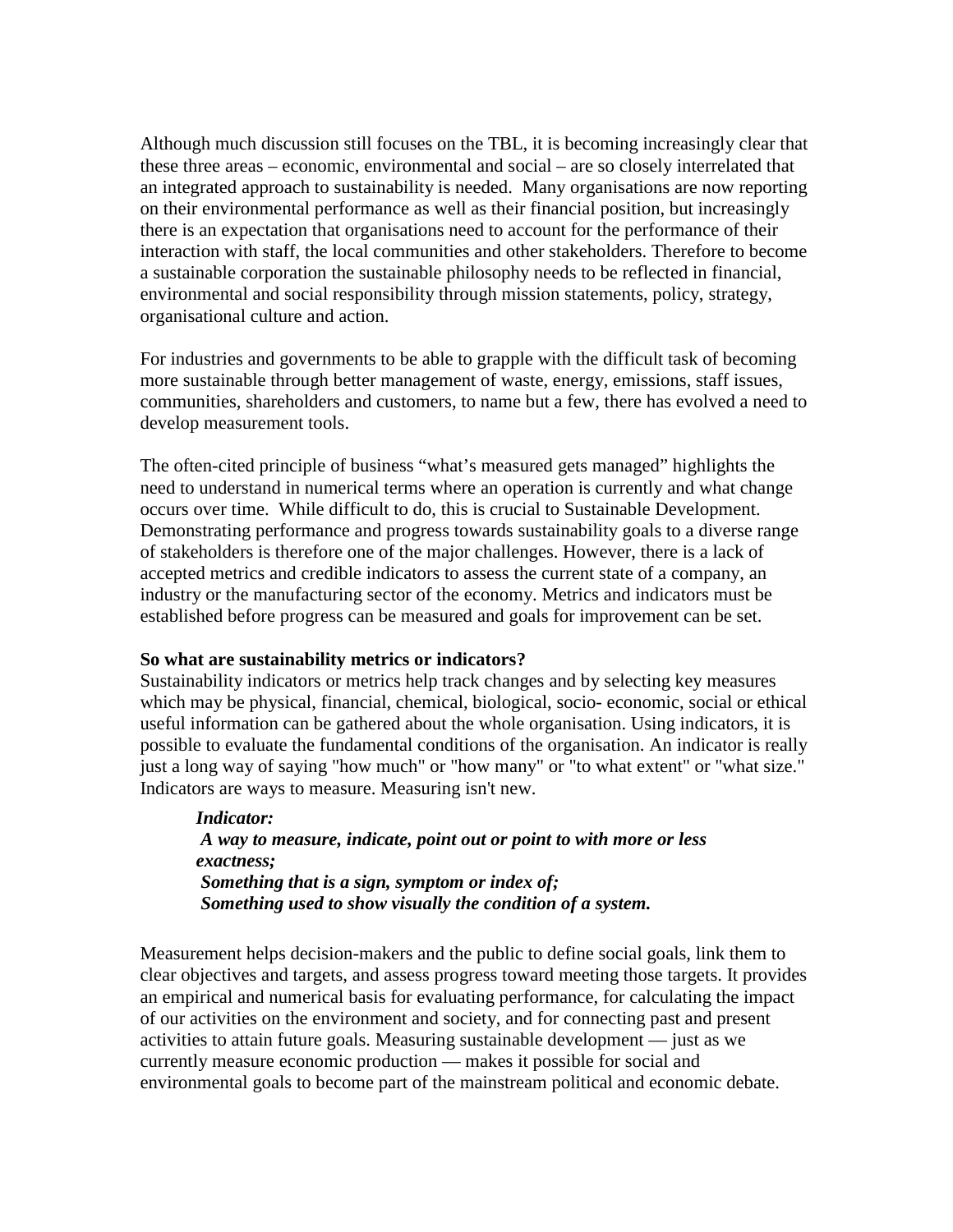# **Research at the Centre for Sustainability**

The Centre for Sustainability has commenced researching the development of indicators which examine the sustainability of Small and Medium sized enterprises (SMEs) across a range of sectors. The concept came out of discussions held with the Environment Protection Authority of Victoria and the particular interest expressed by the Minister for the Environment, Sheryl Garbutt in the development of the 'ecological footprint' for communities, industry, government and individuals.

## *The Ecological Footprint*



The Ecological footprint is a communication tool which is an emerging methodology finding favour with a range of public and private sector organizations concerned with measuring and managing their impact on the environment. It is in fact a measurement of how much land space is required to maintain a particular person's, industry's or nation's lifestyle.

Originally, the ecological footprint concept was developed in Canada as an urban planning tool by Dr. Mathis Wackernagel and Professor Bill Rees. More recent work by Wackernagel in collaboration with the Oxford-based consultancy Best Foot Forward, has extended and expanded the appeal of footprinting through the use of software tools to simplify and augment the footprint calculations.

The limited space on earth available must service all our needs (food, materials, recreation, living space, and energy) and be capable of assimilating all of our wastes (arguably the most pressing being the sequestration of greenhouse gases). The average global citizen has a footprint of 2.2 hectares –the average American has a per capita footprint of 9.6 hectares, Australia 9.4 and Canada 7.2.<sup>1</sup>

Although the Ecological Footprint is an excellent tool for communicating the impact on the environment, it does not examine the broader issues of economic and social impacts of doing business. It is for this reason that the Centre has decided to focus on developing Sustainability Indicators for SMEs rather than the Ecological Footprint alone.

#### *Issues for SMEs*

There are special issues that relate to working with SMEs and some of the challenges involved include:

- A focus on short term business strategies, as opposed to long-term planning
- A lack of resources, such as time, staff, funds, space etc
- The very diverse nature of these enterprises
- Lack of interest outside their immediate business focus
- Lack of development opportunities
- Isolation of many small enterprises
- Possible non-compliance to environmental/financial standards

 $\overline{a}$ 

www.bestfootforward.com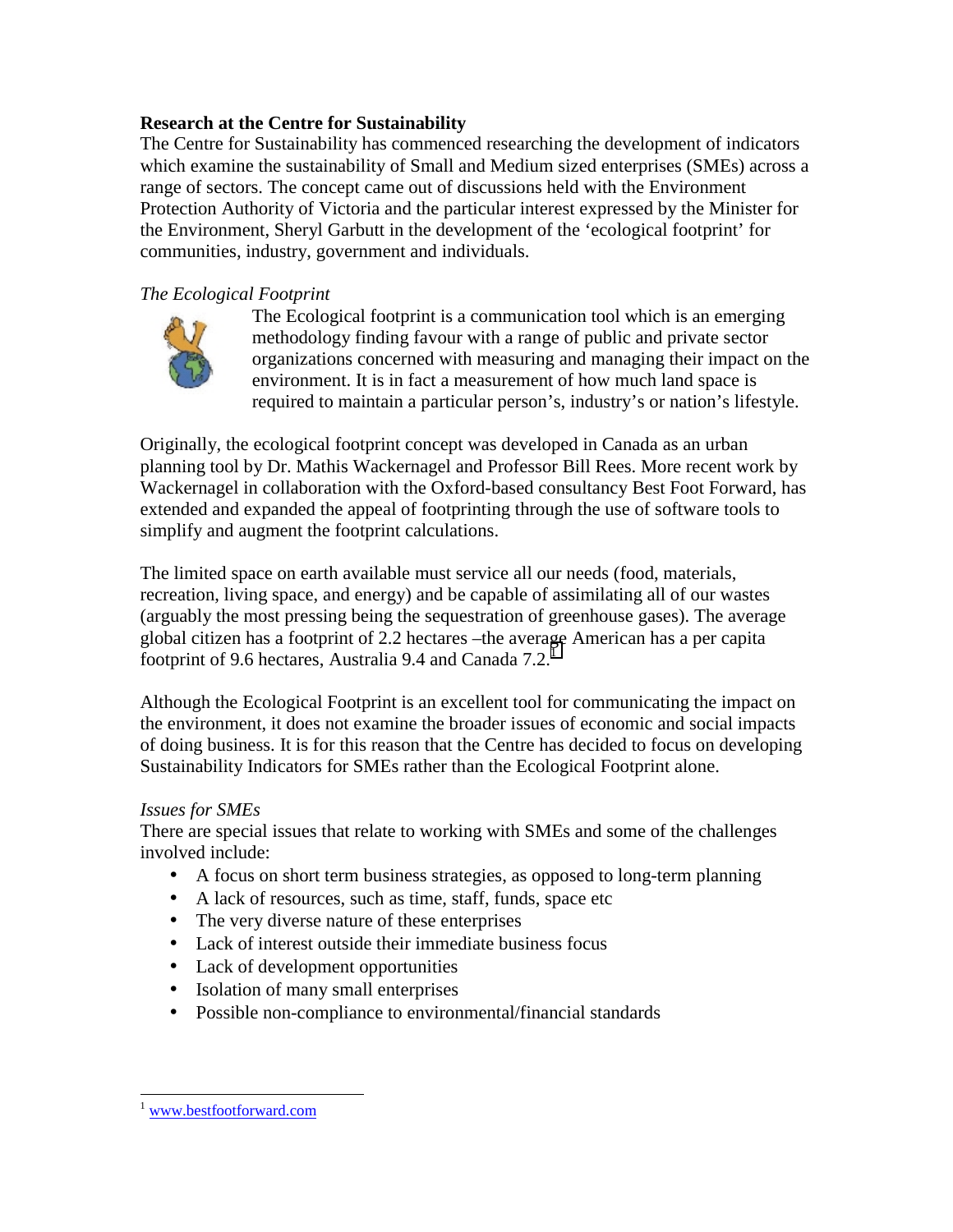The challenge for the Centre for Sustainability is to develop meaningful measurements that are not too complex but still provide reliable and accurate information to the users. The first stage of the research was to carry out a scoping study on the current position of the status on indicator development. The initial findings indicate that there has been extensive work done on indicator development for a number of years particularly in Germany, the USA and the UK. Various research institutes in collaboration with government and industry have undertaken the development of sustainability indicators for large corporations, local government, communities and households.

However, very little work appears to have been undertaken in developing indicators for the more diverse group of SMEs. This is understandable particularly in light of the difficulties relating to working with SMEs as outlined earlier. So the challenge is to develop accurate and meaningful sustainability indicators which are sufficiently generic yet adaptable enough to address the particular needs of each of the selected sectors in the range of SMEs. The sectors which the research will initially focus on are:

- Manufacturing (in itself very diverse)
- IT industry
- Consulting and professional services
- Hospitality and tourism

# *The Criteria for Indicators*

It is usually not a lack of measures that hinders the evaluation of an organisation's performance, but the overwhelming abundance of potentially useful measures or indicators. What is a good or bad measure tends to vary with one's worldview, including such factors as level of education, cultural background, economic status, political affiliation, gender, and so on. Selection criteria are guidelines that one applies to establish a preference for the "best" indicators that fit the needs and circumstances of a given SME, and at the same time enhance planning capacities for sustainable development. At a time of increasing globalisation they should help to create a minimum level of comparability, coherence and consistency between measures, and, perhaps more importantly, between the ways these measures are applied in real-life situations.

As a result, the following criteria have been selected based on the knowledge of the indicator literature and on research examining the suitability of indicators in use. The criteria are likely to evolve further throughout the research project but presently include:

*Simplicity* 

The information should be presented in an easily understandable and engaging way to the target audience. Complex issues and calculations should eventually yield clearly presentable findings that the organisation and the stakeholders will be able to comprehend with relative ease.

*Development must be participatory* 

One of the keys for successful implementation and acceptance of a new tool for an organisation, is the incorporation of strong participation in the development of the tools. It is therefore imperative that the various sectors involved be able to participate in the development of the tools to ensure relevance and acceptability.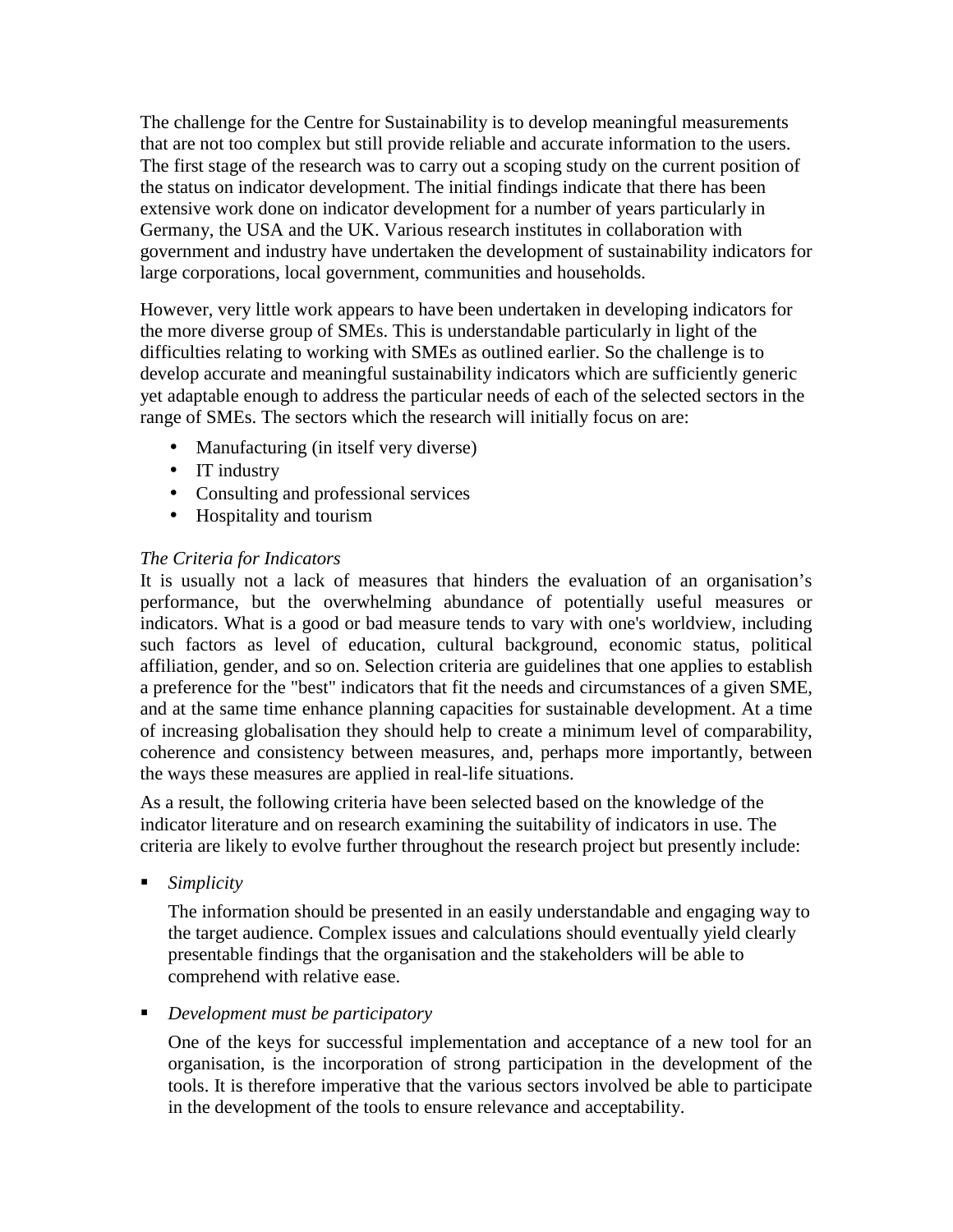*Validity* 

The indicator should be a true reflection of the facts. This will be ensured through a scientific approach to measurement techniques and must include the ability to be reliably reproduced and verified. The measurement methodology should have sufficient rigor to satisfy the expert as well as the lay person.

*Linking to Policy* 

The indicator should be associated with one or several of the objectives or Key Performance Indicators of the organisation. Sustainability indicators are intended for the audiences to improve the outcome of decision-making on levels ranging from the workers to the members of the Board and beyond that to the community and other stakeholders. To motivate action the indicators need to be linked to the policy and decision making of an organisation.

*Sequential Data* 

The indicators in isolation provide no evidence of continual improvement. It is therefore essential that the data collected provide the opportunity to identify trends over time. If based on only one or two data points it is not possible to visualise the direction the organisation will move towards in the future.

*Sensitivity* 

The indicator should be able to detect reasonably small changes in the measurement. However, the level of sensitivity and its relevance will need to be determined for each individual indicator.

*Reliability* 

Whenever measurements are made, it will be necessary to demonstrate that the same result is reproducible. Two different researchers will need to arrive at the same conclusion for the indicator to be reliable.

*Aggregation of Data* 

Rather than develop indicators that are very narrowly focused, it is more useful to have a list of indicators that aggregate information on broader issues. Otherwise the list of potential indicators could be endless. For example, overall quality control of a product is a useful indicator for faulty manufacture of component parts.

*Costs of Data Collection* 

Good quality data should be possible to collect at a reasonable cost. It may be feasible to initiate a monitoring process that will make data available in the long term.<sup>2</sup>

<sup>&</sup>lt;sup>2</sup> Hardi, Peter and Laszlo Pinter. *Measuring sustainable development performance : Canadian initiatives : first survey.* Winnipeg: International Institute for Sustainable Development, 1994.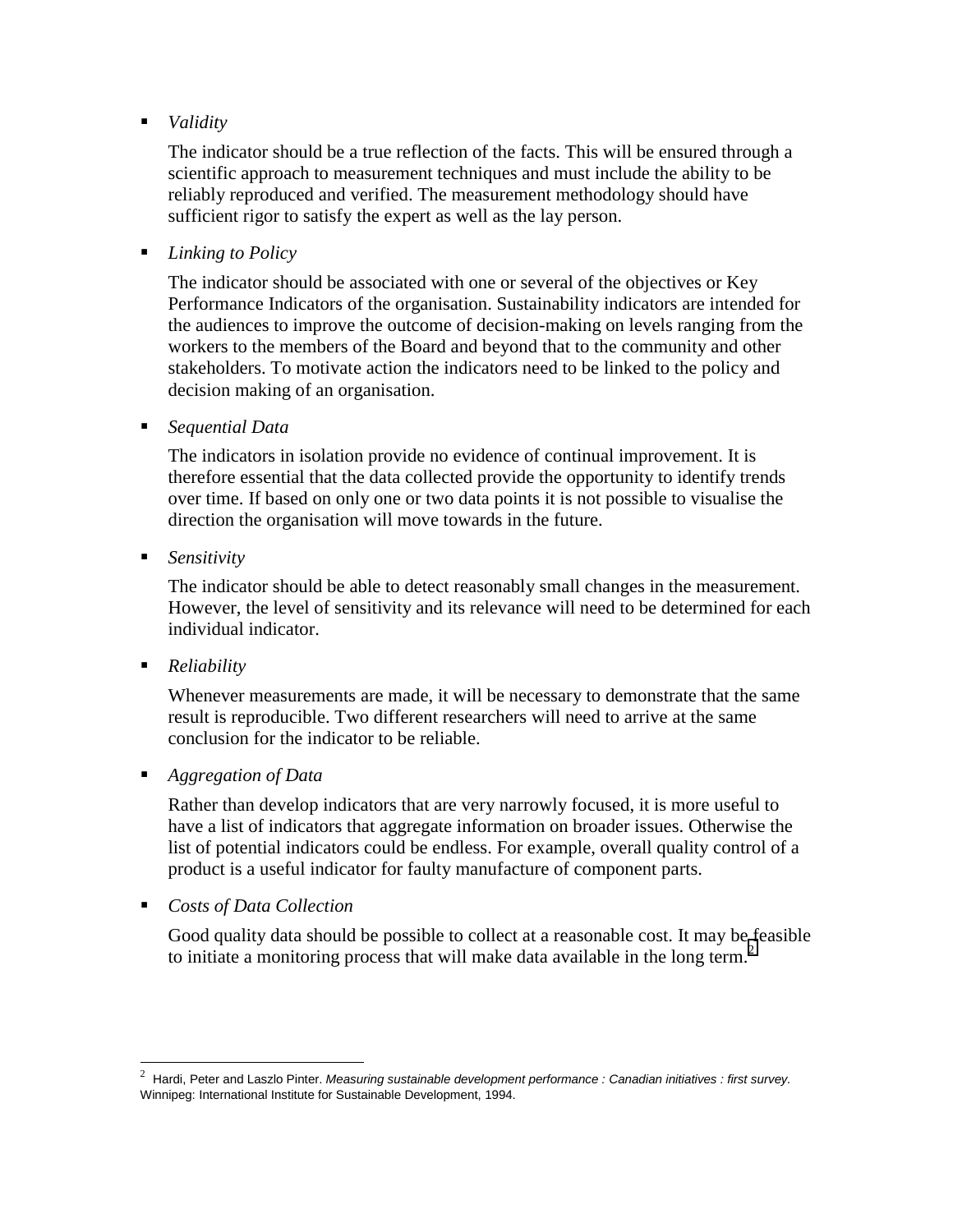

The use of indicators has evolved and continues to do so. Early indicators included, for example, parameters such as megawatt hours of electricity used by the company. While such information might be useful to the company it is not necessarily meaningful to stakeholders. That is, stakeholders are most likely to be interested in whether the energy used in the current year was significantly more than the previous year. Recently companies have been found to report on the same parameters in different ways (eg. energy used per unit of production or greenhouse gas emissions per unit of production).

Indicators are ubiquitous; they are communication tools and they simplify information. They mediate between scientific communities and decision-makers. One might say that science provides the supply side, while policy-making provides the demand side of indicator work. Scientific data are too complex and remote for public and private decision-makers. Indicators translate scientific information into policy influencing tools. At the same time, indicators help to translate public expectations into measurable components, like targets or benchmarks. Any successful approach to assessing progress toward SD will draw on the best available information including traditional knowledge locally derived as well as the results of more strictly defined scientific studies.<sup>3</sup>

Therefore, sustainability indicators must:

- Represent all important concerns (interaction between systems and environment)
- Be comprehensive yet compact
- Be developed through participation
- Be clearly defined, unambiguous, reproducible, practical, and understandable
- Allow deduction of sustainability and viability of current projects, and comparison with alternate developments
- Be part of a framework, process, and criteria are needed for indicator development
- Cost effective

Some examples of indicators include

- Number of complaints about air quality per year
- Emissions of carbon dioxide and other greenhouse gases
- Air pollutants from stationary sources
- Noise complaints to local authorities
- Number of sick days per year for staff
- Perceived quality of life at the workplace
- Business participation in school and civic events

l <sup>3</sup> *Towards indicators of sustainable development for firms -A productive efficiency perspective* Isabelle Callens and Daniel Tyteca, Ecological Economics, Vol. 28 (1) (1999) pp. 41-53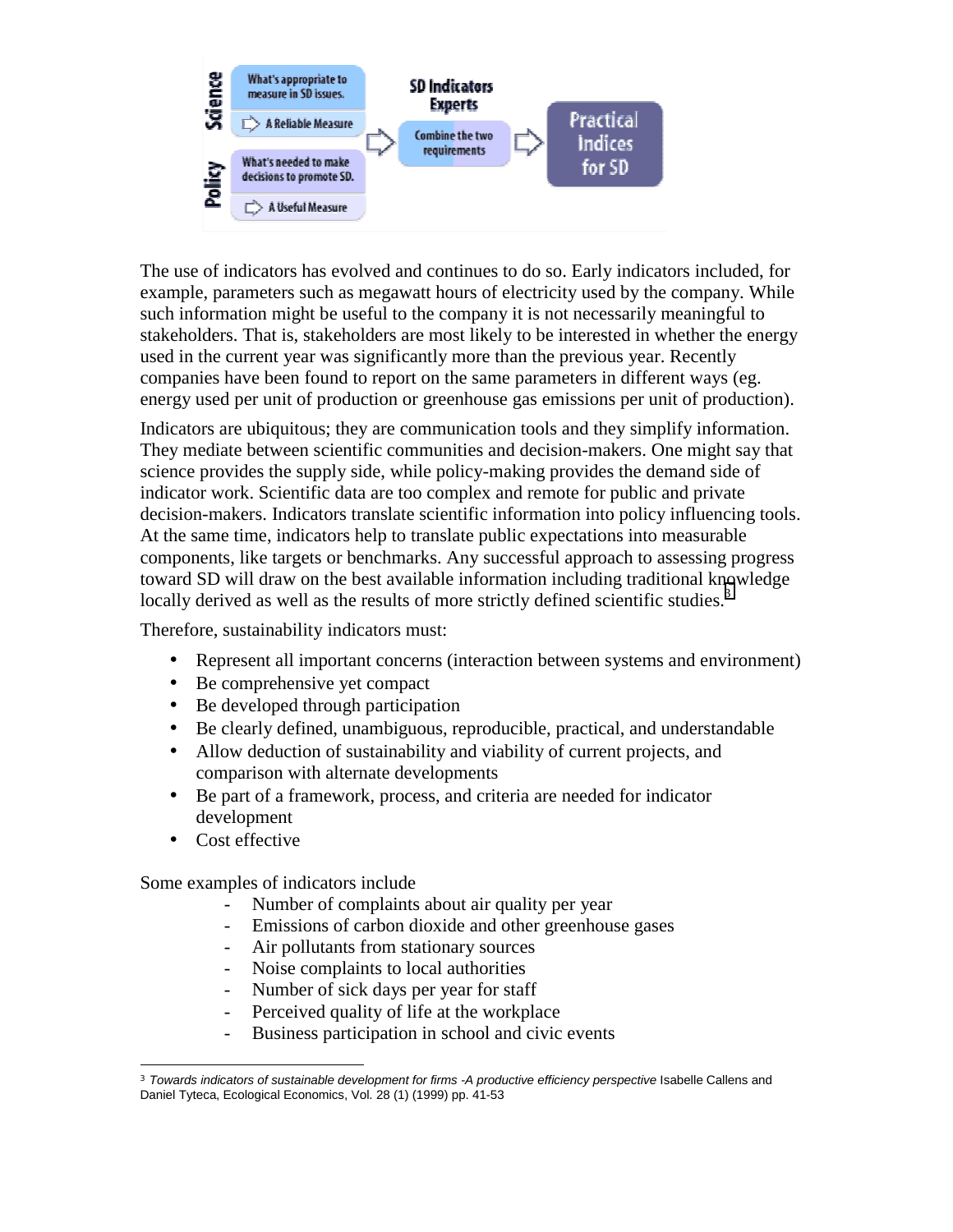- Sales figures for the year
- Percentage of faulty products returned

It is important to remember that indicators in themselves should not become more important than the process nor be used as a basis for reducing the importance of a parameter which does not readily lend itself to measurement.



Visual model of highly aggregated sustainable development indices

Source: Jochen Jesinghaus, [European](http://esl.jrc.it/envind/dashbrds.htm)  [Commission Joint](http://esl.jrc.it/envind/dashbrds.htm)  [Research Centre](http://esl.jrc.it/envind/dashbrds.htm) 

#### **The Methodology**

Negotiations have taken place over the past six months which have included discussions with the EPA Victoria, Pacific Access, Victorian Employers' Chamber of Commerce and Industry (VECCI), Plastic and Chemical Industry Association (PACIA), the Australian Industry Group (AIG) and Swinburne University of Technology. The ensuing steps will require further consultation with these groups and discussions with pilot groups of SMEs which are presently being determined. It is envisaged that the project will involve the development of sets of indicators in the form of a software tool that will be used with a number of SMEs for trial purposes. The indicators will be developed in direct consultation with the SMEs and the various industry bodies through a Steering Committee, which will have representatives from the key organizations, involved in the project. Once the first sets of indicators have been developed for each sector, they will be

used in the workplace and undergo an evaluation process. On completion of the trials, the feedback obtained will be incorporated into newly developed indicators and ensure a workable and effective tool. The Sustainability Indicators developed would be most effectively used to enhance the continuous improvement of the level of sustainability within the organisation.

In summary the process will include:

- 1. Setting evaluation method.
- 2. Identifying potential indicators.
- 3. Evaluating potential indicators.



'The difficulty lies not in the new ideas, but in escaping the old ones